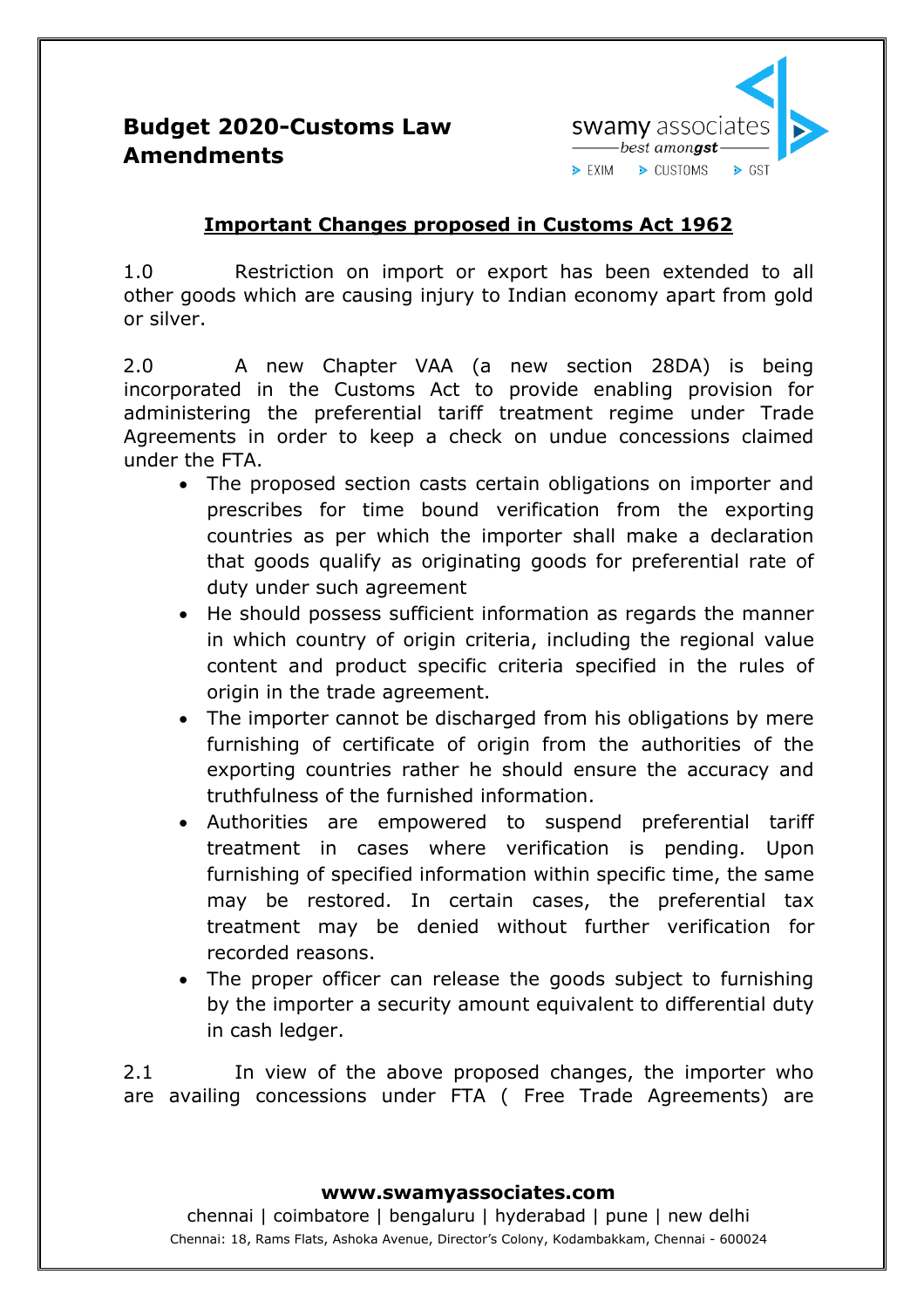### swamy associate  $\rule{1em}{0.15mm} \put(0,0) {\line(1,0){1}} \put(1.5,0) {\line(1,0){1}} \put(2.5,0) {\line(1,0){1}} \put(2.5,0) {\line(1,0){1}} \put(2.5,0) {\line(1,0){1}} \put(2.5,0) {\line(1,0){1}} \put(2.5,0) {\line(1,0){1}} \put(2.5,0) {\line(1,0){1}} \put(2.5,0) {\line(1,0){1}} \put(2.5,0) {\line(1,0){1}} \put(2.5,0) {\line(1,0){1}} \put(2.5,0) {\line($  $\triangleright$  EXIM > CUSTOMS  $\triangleright$  GST

## **Budget 2020-Customs Law Amendments**

required to ensure the compliances in this regard as contravening the same may trigger confiscation of goods.

3.0 A new section 51B is being inserted so as to provide for creation of an Electronic Duty Credit Ledger in the customs system thus enabling usage, transfer etc. of duty credit in lieu of duty remission against exports in electronic form. The provision for recovery of duties provided under Section 28AAA of Customs Act, 1962 are also being expanded to include such electronic credit of duties.

4.0 The Government has been empowered to apply safeguard measures if any article is imported into India in such increased quantities and under such conditions so as to cause or threaten to cause serious injury to domestic industry. The safeguard measure shall include the imposition of safeguard duty or application of a tariff rate quota or any other measure considered appropriate.

5.0 New Levy namely Health cess @ 5% has been introduced on import of medical devises falling under Chapter Heading 9018-9022of Customs Tariff Act, 1975 except those exempt from BCD. Further, inputs/parts used in the manufacture of medical devices will also be exempt from Health Cess. Export Promotion scrips shall not be used for payment of said Cess.

6.0 In order to boost "Make in India" initiative and for creating level playing field for domestic manufacturers, duty rate increased with respect to electric motor vehicle, household articles, footwear, rough coloured gemstones/semi-precious stones, automobile and auto mobile parts sectors, electronic sector, stationary items, toy sector, other miscellaneous items like glass beads, artificial flowers etc.

7.0 Reduction have been proposed in Customs duty on raw materials and inputs like fuels, chemicals, plastics, precious metals, sports goods, newsprint and lightweight coated paper imported by Domestic Manufacturers.

8.0 Exemption of BCD on import of specified military equipment by defence PSUs and other PSUs for defence forces.

#### **www.swamyassociates.com**

chennai | coimbatore | bengaluru | hyderabad | pune | new delhi Chennai: 18, Rams Flats, Ashoka Avenue, Director's Colony, Kodambakkam, Chennai - 600024